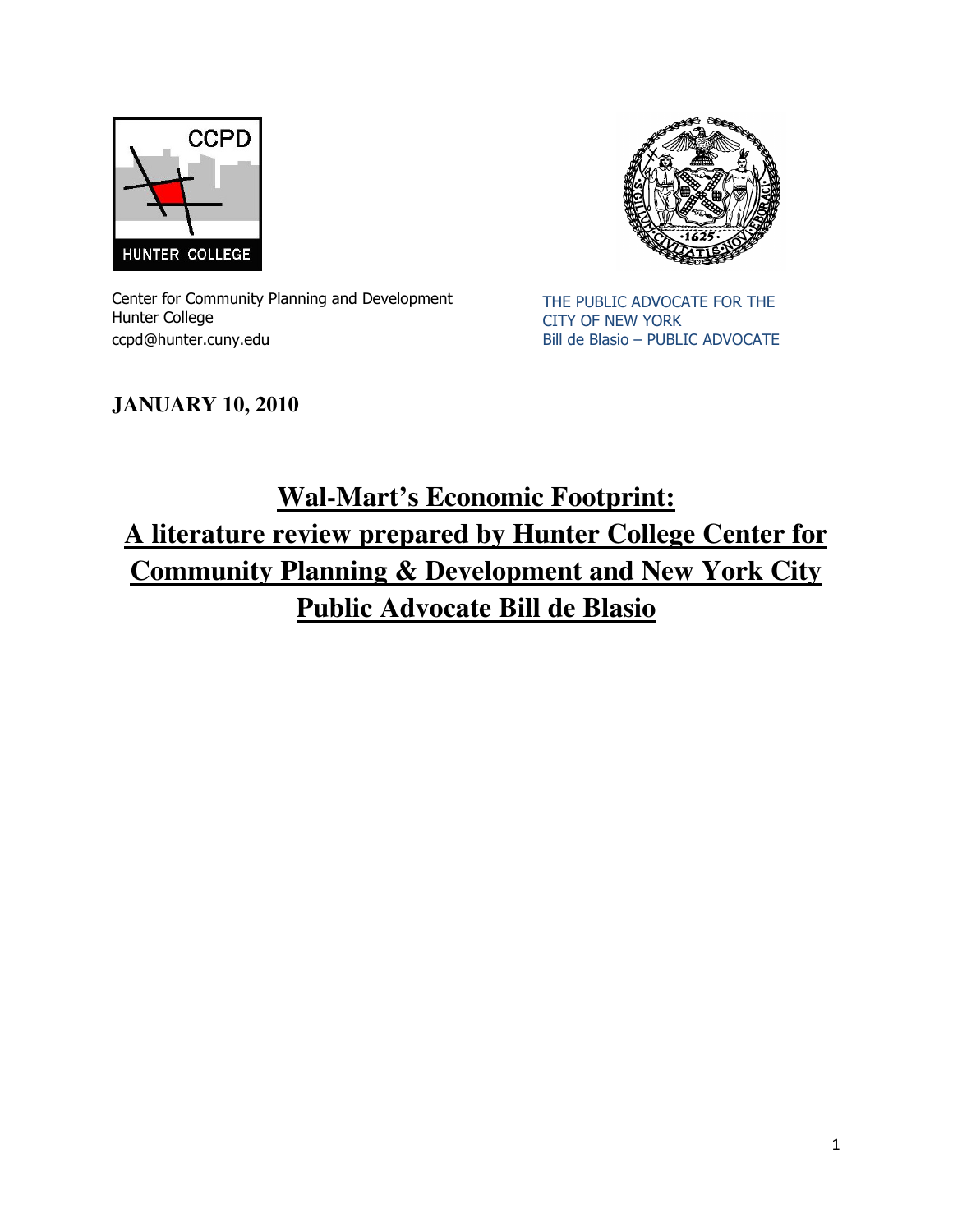**Prepared By:** 

**Tom Angotti***, Ph.D.* 

*Professor of Urban Affairs & Planning and Center Director at Hunter College*  **Brian Paul**

*Center Fellow and Masters of Urban Planning Candidate at Hunter College*  **Tom Gray**

*Director of Land Use at the Office of the New York City Public Advocate*  **Dom Williams**

*Senior Advisor at the Office of the New York City Public Advocate*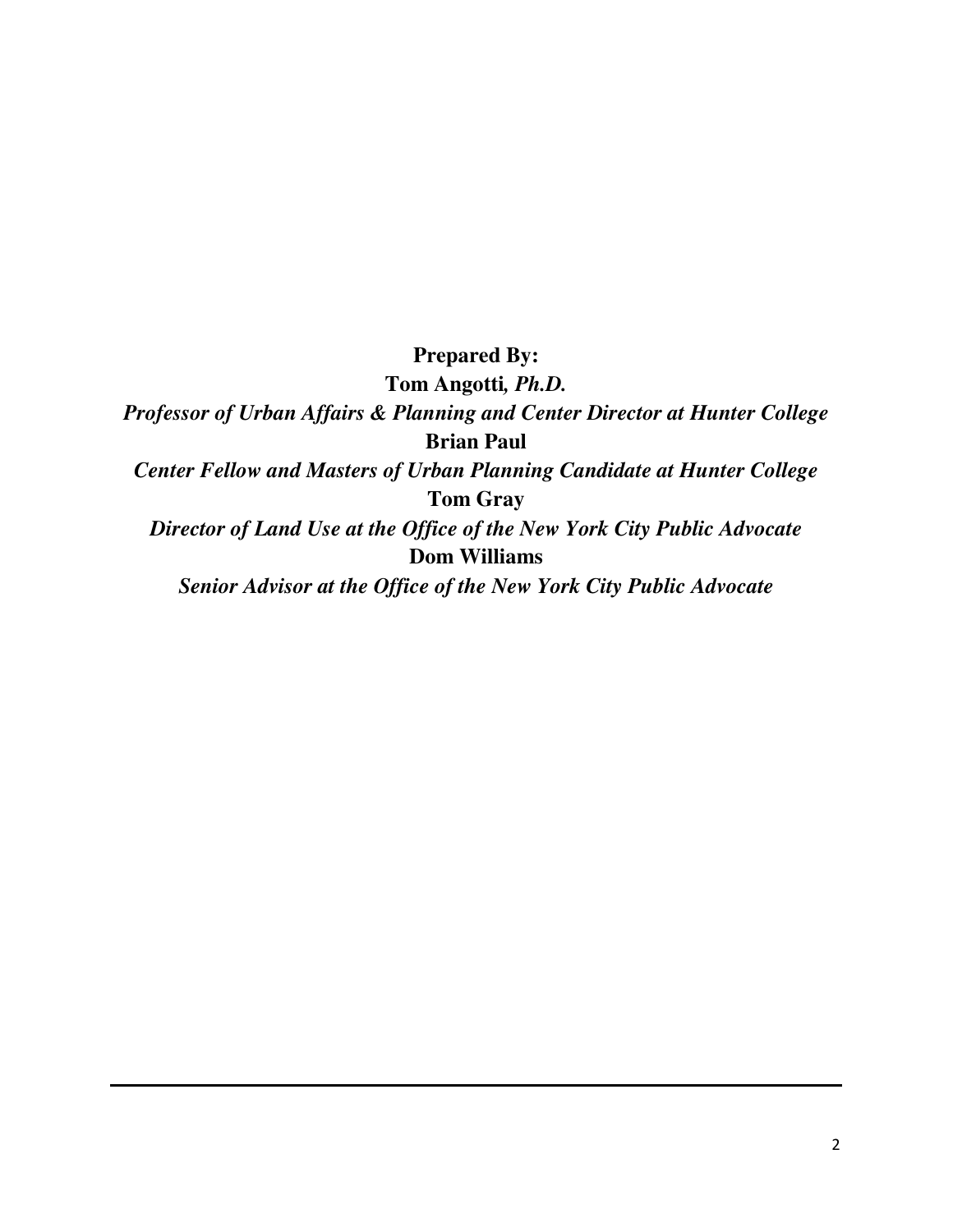#### **Executive Summary**

l

Wal-Mart is the world's largest retailer with more than 4,300 stores in the United States and over 8,000 worldwide, with global sales topping \$400 billion in 2009.<sup>1</sup> It is the largest retailer in the U.S., where more than half its revenue comes from grocery sales.<sup>2</sup> Wal-Mart's formula for financial success includes: low-wage labor, limited health benefits, and leveraging of government subsidies

Hundreds of studies, reports, and articles have been written about the negative impacts of Wal-Mart. This document represents a thorough review of key literature between 2002 and 2010, and points to many of the retail giant's negative impacts. It examines over fifty studies conducted over the past seven years on Wal-Mart's impact on both local and national economies. It represents research encompassing all fifty states, including the first research conducted regarding Wal-Mart in a major U.S. City: Chicago.

Since opening its first store in Bentonville, Arkansas in 1962, Wal-Mart has steadily spread from its base in the South and Midwest to dominate the suburban and rural retail market across the U.S. Having effectively saturated these markets, Wal-Mart's most lucrative opportunities for growth are now outside the U.S.. However, the company has also begun to move aggressively into those more densely populated central cities that have so far been off limits, either for lack of space in which to shoe-horn the mall-size Wal-Mart outlets or due to local antipathy to the company because of its negative impact on small businesses and the local economy.

Wal-Mart is addressing the first obstacle – store size – by changing its standard big box model to a more flexible one involving stores of widely varying sizes, perhaps even as small as a few thousand square feet, the size of many local grocery stores. According to Garrick Brown, Vice President of Research at Colliers International, "Smaller designs, in the twenty thousand squarefoot range, and mostly groceries  $-$  that's where the money is."<sup>3</sup> For example, four stores are planned for the Washington, DC area, including multi-story buildings in both central city and suburban settings.<sup>4</sup> Twenty-four new stores are planned for the San Francisco Bay Area. Several years ago the company opened its first store in Chicago and is planning a dozen more.<sup>5</sup>

<sup>&</sup>lt;sup>1</sup> Wal-Mart. "Corporate Facts: Wal-Mart by the Numbers." March, 2010. http://Wal-Martstores.com/download/2230.pdf

ABMN Staff. "BusinessNews: Wal-Mart Hopes to Expand to San Francisco." September 22, 2010. www.americanbankingnews.com/2010/09/22/wal-mart-nyse-wmt-hopes-to-expand-to-san-francisco/ <sup>3</sup> ibid

<sup>&</sup>lt;sup>4</sup> Dan Malouf. "Will Wal-Mart be Urban? Part 1: Brightwood." Greater Greater Washington. November 21, 2010. http://greatergreaterwashington.org/post/8208/will-Wal-Mart-be-urban-part-1-brightwood/

<sup>&</sup>lt;sup>5</sup> ibid; Stephanie Clifford. "Wal-Mart Gains in its Wooing of Chicago." The New York Times. June 24, 2010. http://www.nytimes.com/2010/06/25/business/25 Wal-Mart.html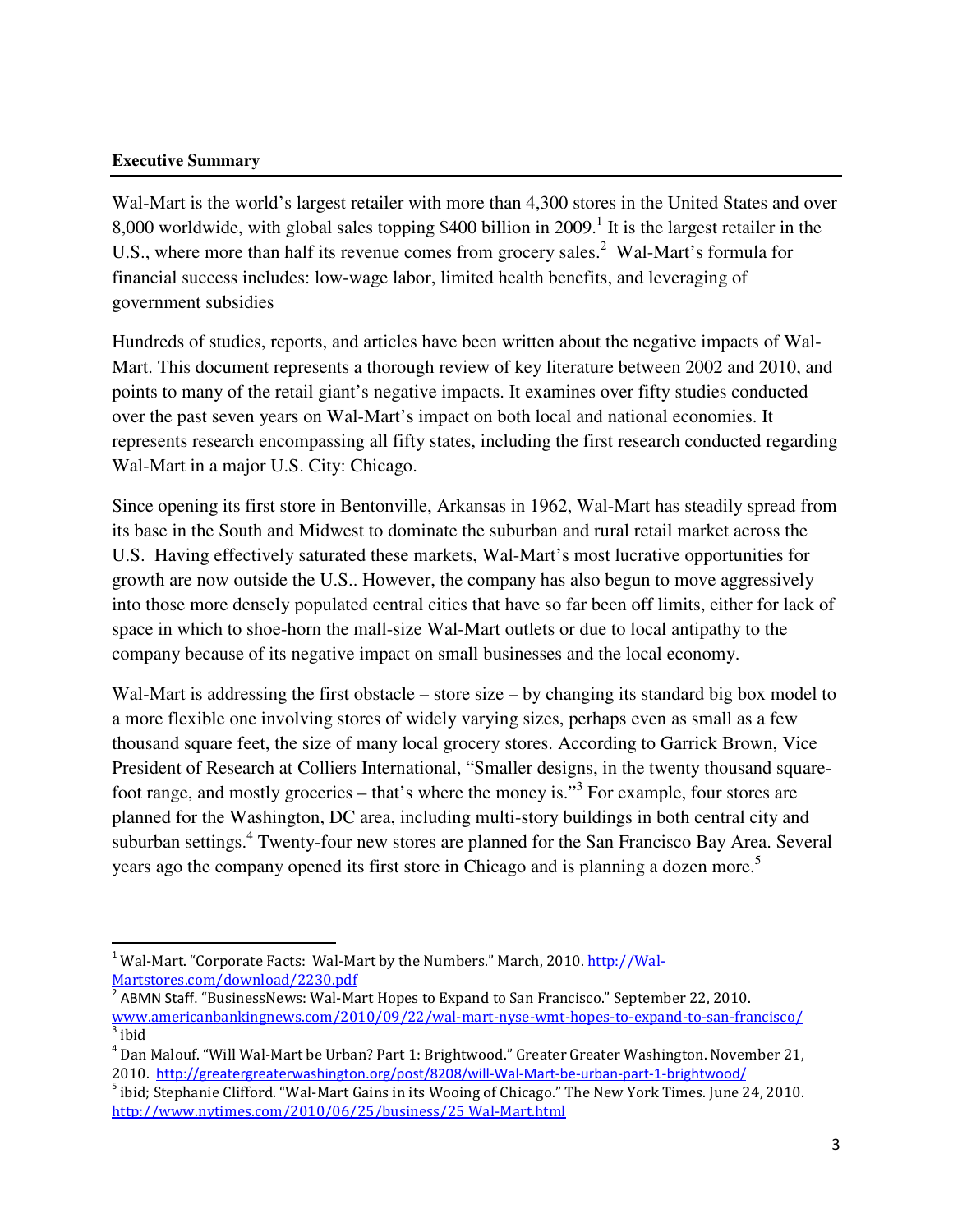Although Wal-Mart has overcome the challenge of fitting its stores into urban environments, these smaller stores continue to bring negative overall economic impacts on the communities where they are located. The retail giant is undertaking a major public relations campaign; however, the corporation has made only minor concessions and their promises about job creation and tax revenues are not realized.

The overwhelming weight of the independent research on the impact of Wal-Mart stores on local and national economies – including jobs, taxes, wages, benefits, manufacturing and existing retail businesses – shows that Wal-Mart depresses area wages and labor benefits contributing to the current decline of good middle class jobs, pushes out more retail jobs than it creates, and results in more retail vacancies. There is no indication that smaller "urban" Wal-Mart stores scattered throughout a dense city in any way diminish these negative trends. Rather, such developments may actually result in more widespread economic disruption.

### **1. Wal-Mart's Economic Impacts: Net Loss of Jobs, Fewer Small Businesses**

- Wal-Mart store openings kill three local jobs for every two they create by reducing retail employment by an average of 2.7 percent in every county they enter.<sup>6</sup>
- Wal-Mart's entry into a new market does not increase overall retail activity or employment opportunities.<sup>7</sup> Research from Chicago shows retail employment did not increase in Wal-Mart's zip code, and fell significantly in those adjacent.
- Wal-Mart's entry into a new market has a strongly negative effect on existing retailers.<sup>8</sup> Supermarkets and discount variety stores are the most adversely affected sectors, suffering sales declines of 10 to 40% after Wal-Mart moves in.<sup>9</sup>

<sup>&</sup>lt;sup>6</sup> Neumark, David, Junfu Zhang, and Stephen Ciccarella, January 2007. "The Effects of Wal-Mart on Local Labor Markets." Institute for the Study of Labor Discussion Paper #2545, University of Bonn.

http://papers.ssrn.com/sol3/papers.cfm?abstract\_id=958704.

<sup>&</sup>lt;sup>7</sup>Julie Davis, David Merriman, Lucia Samyoa, Brian Flanagan, Ron Baiman, and Joe Persky. "The Impact of an Urban Wal-Mart Store on Area Businesses: An Evaluation of One Chicago Neighborhood's Experience." Center for Urban Research and Learning, Loyola University Chicago. December 2009. http://luc.edu/curl/pdfs/Media/Wal-MartReport21010\_01\_11.pdf; David Neumark, Junfu Zhang, and Stephen Ciccarella. "The Effect of Wal-Mart on Local Labor Markets." IZA Discussion Paper No. 2545 (January 2007). http://ftp.iza.org/dp2545.pdf

<sup>&</sup>lt;sup>8</sup> Srikanth Parachuri, Joel A.C. Baum, and David Potere. "The Wal-Mart Effect: Wave of Destruction or Creative Destruction?" Economic Geography 85.2 (2009): 209-236.

<sup>&</sup>lt;sup>9</sup> Kenneth E. Stone, Georgeanne Artz, and Albery Myles. "The Economic Impact of Wal-Mart Supercenters on Existing Businesses in Mississippi." Mississippi University Extension Service. 2002. http://Wal-Mart.3cdn.net/6e5ad841f247a909d7\_bcm6b9fdo.pdf ; O. Capps, and J.M, Griffin. "Effect of a Mass Merchandiser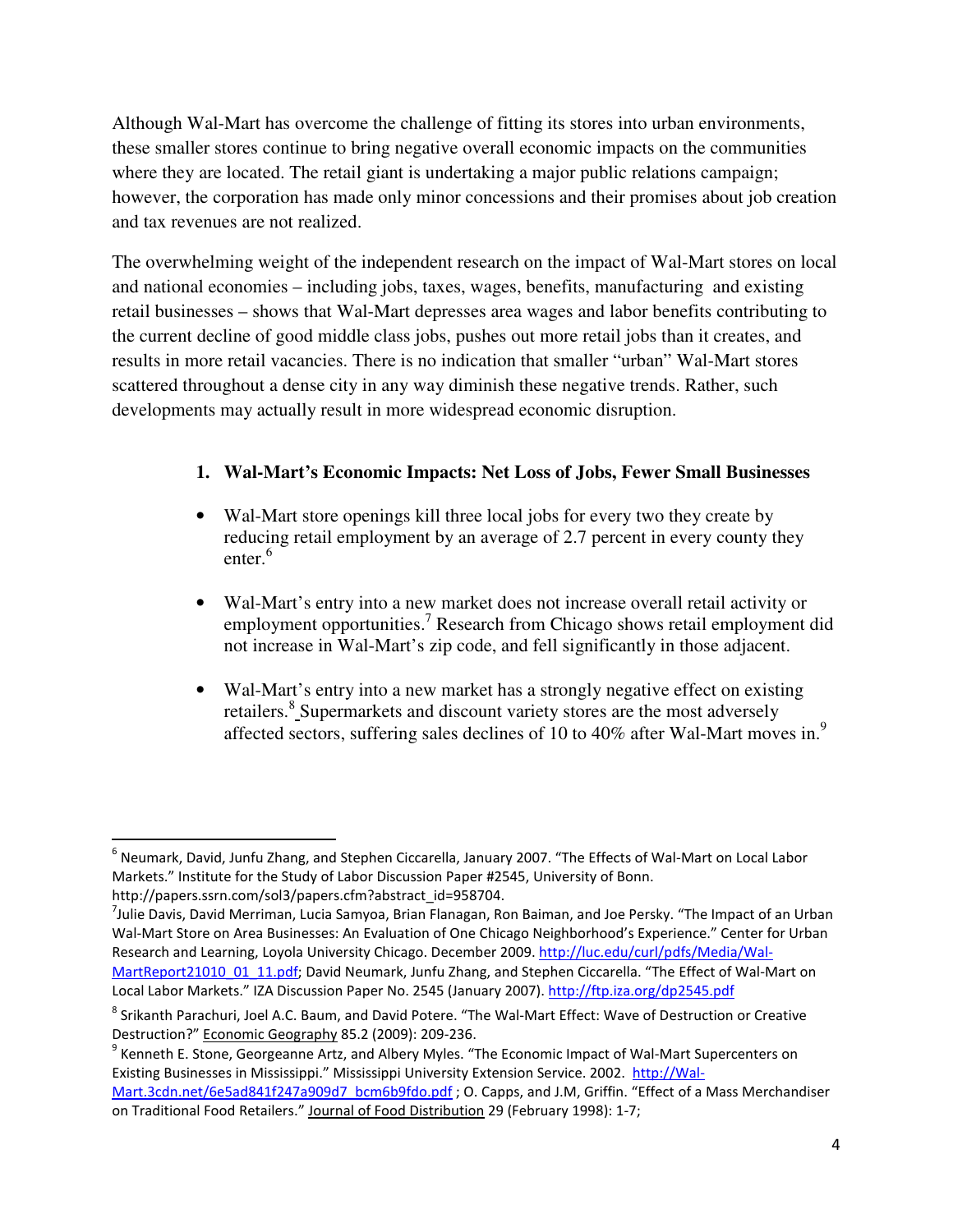- Stores near a new Wal-Mart are at increased risk of going out of business. After a single Wal-Mart opened in Chicago in September 2006, 82 of the 306 small businesses in the surrounding neighborhood had gone out of business by March 2008.<sup>10</sup>
- The value of Wal-Mart to the economy will likely be less than the value of the jobs and businesses it replaces. A study estimating the future impact of Wal-Mart on the grocery industry in California found that, "the full economic impact of those lost wages and benefits throughout southern California could approach \$2.8 billion per year."<sup>11</sup>
- Chain stores, like Wal-Mart send most of their revenues out of the community, while local businesses keep more consumer dollars in the local economy: for every \$100 spent in locally owned businesses, \$68 stayed in the local economy while chain stores only left \$43 to re-circulate locally.<sup>12</sup>

### **2. Wal-Mart's Costs to Taxpayers**

- Wal-Mart has thousands of associates who qualify for Medicaid and other publicly subsidized care, leaving taxpayers to foot the bill.<sup>13</sup> For instance in Ohio Wal-Mart has more associates and associate dependents on Medicaid than any other employer, costing taxpayers \$44.8 million in 2009.<sup>14</sup>
- According to estimates, Wal-Mart likely avoided paying \$245 million in taxes 2008 by paying rent to itself and then deducting that rent from its taxable income. $^{15}$

http://www.coalitiontlc.org/big\_box\_study.pdf

l

<sup>13</sup> "Good Jobs First" reports that in 21 of 23 states which have disclosed information, Wal-Mart has the largest number of employees on the Medicaid rolls of any employer.

Vishal P. Singh, Karsten T. Hansen, and Robert C. Blattberg. "Impact of a Wal-Mart Supercenter on a Traditional Supermarket: An Empirical Investigation." February 2004.

http://chicagobooth.edu/research/workshops/marketing/archive/WorkshopPapers/hansen.pdf; Kusum L.

Ailawadi, Jie Zhang, Aradhna Krishna, and Michael W. Kruger. "When Wal-Mart Enters: How Incumbent Retailers React and How This Affects Their Sales Outcomes." Journal of Marketing Research 47.4 (August 2010). <sup>10</sup> Davis et al, id

<sup>&</sup>lt;sup>11</sup> Martin Boarnet, and Randall Crane. "The Impact of Big Box Grocers on Southern California: Jobs, Wages, and Municipal Finances." Orange County Business Council. September 2009.

 $\frac{12}{12}$  Civic Economics. "The Andersonville Study of Retail Economics." October 2004.

http://www.andersonvillestudy.com/AndersonvilleSummary.pdf

http://www.goodjobsfirst.org/corporate\_subsidy/hidden\_taxpayer\_costs.cfm

 $\frac{14}{14}$  Ohio Department of Jobs and Family Services. "Ohio Medicaid Recipients by Employer." September 2009. http://pnohio.3cdn.net/5ddd17f44b6d3a8a58\_sjm6bx1ew.pdf

<sup>16 11</sup> United Food and Commercial Workers International Union. "Outline of Data and Methodology for Estimating Amount of Tax Avoided By Wal-Mart." http://wakeupWal-Mart.com/facts/statebudgetsappendix.html.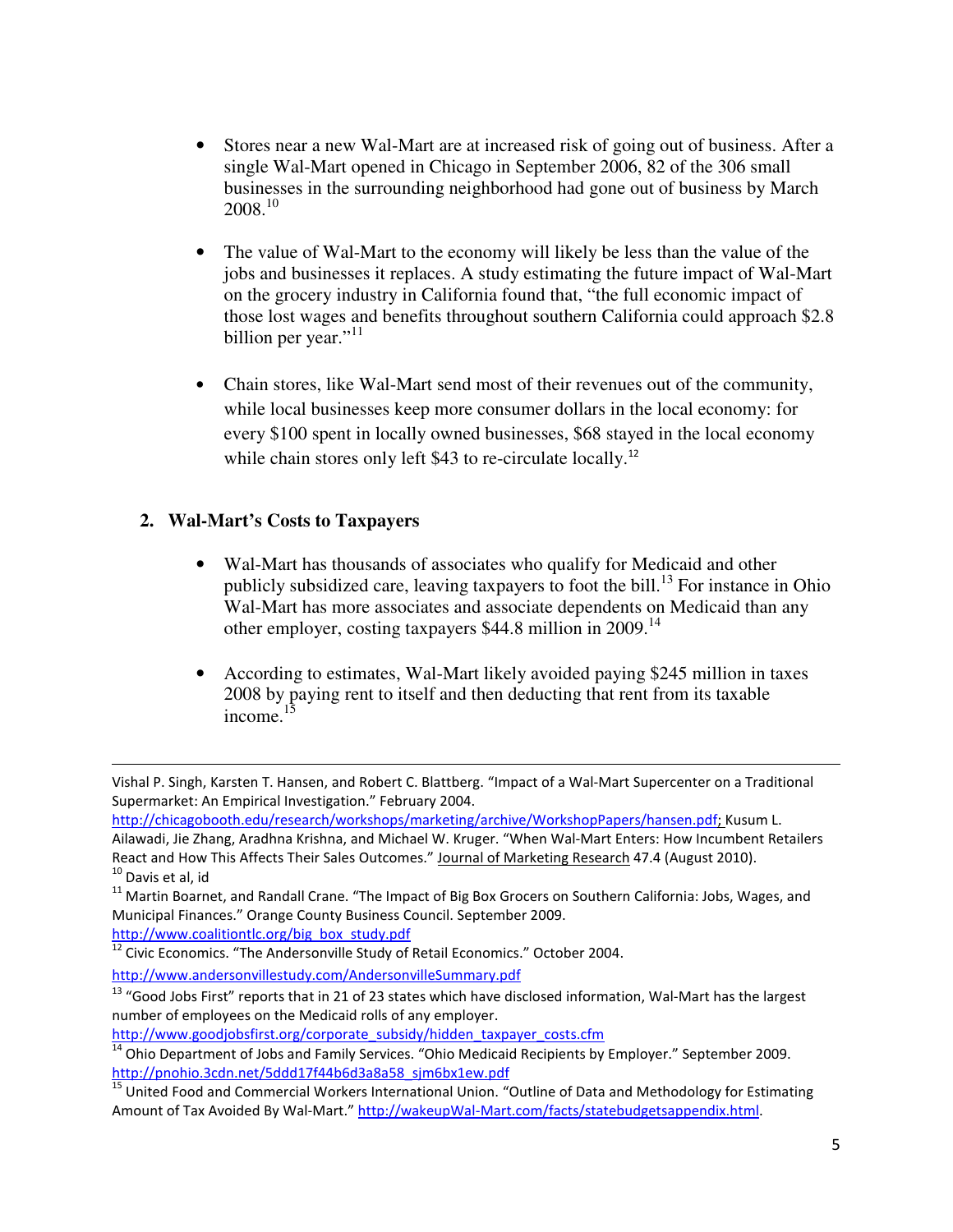• Wal-Mart has admitted a failure to pay \$2.95 billion in taxes for fiscal year  $2009.<sup>16</sup>$ 

## **3. Wal-Mart's low paying jobs contribute to the decline of the middle class**

- Median household income declined by 1.8% nationally and 4.1% in New York City in 2009.<sup>17</sup> This decline will be exacerbated by low paying Wal-Mart jobs.
- Wal-Mart's average annual pay of \$20,774 is below the Federal Poverty Level for a family of four.<sup>18</sup>
- A Wal-Mart spokesperson publicly acknowledged in 2004 that, "More than two thirds of our people... are not trying to support a family. That's who our jobs are designed for."<sup>19</sup>
- Wal-Mart's 2010 health care offerings have a high annual deductible of \$4,400 which means a family would have to spend \$5,102 of their own money on health care before Wal-Mart's insurance pays anything. Based on the average salary of a Wal-Mart employee this payment represents almost  $25\%$  of their annual income.<sup>20</sup> 21

For these reasons, we conclude that the entry of even a single Wal-Mart store in New York City could have a snowball effect and result in a negative long-term cumulative impact on the city's economy and continued decline of the middle class. A single small Wal-Mart, or a single superstore, could mean the demise of existing food retailers, end local retail, and hurt working families. Considering Wal-Mart's aggressive plans for expansion into urban markets all across the country, there is no reason to believe the company would be satisfied with only one store in the nation's largest city.

<sup>&</sup>lt;sup>16</sup> Tom English, and Mark J. Cowan. "The Challenges of Transparency in Corporate Tax Departments," The CPA Journal, October 2007; Wal-Mart Stores Inc. Form 10-K for fiscal year ended January 31, 2010. Consolidated Financial Statements, Note 8, pg. 36

<sup>17</sup> http://www.crainsnewyork.com/article/20100809/FREE/100809838

 $18$  The calculation assumes that a full-time Wal-Mart worker works an average of 34 hours a week, 52 weeks a year. The average of 34 hours a week is obtained from an internal Wal-Mart memo

http://www.nytimes.com/packages/pdf/business/26Wal-Mart.pdf

<sup>&</sup>lt;sup>19</sup> Transcript of PBS Newshour, 23 August 2004

<sup>&</sup>lt;sup>20</sup> The calculation was performed for a family with one earning member who earns the Wal-Mart average wage of \$11.24/hour, and works an average of 34 hours a week for 52 weeks a year.

 $^{21}$  This information is taken from the guide to annual enrollment that Wal-Mart distributed to its associates in September-October 2009 for benefit year 2010.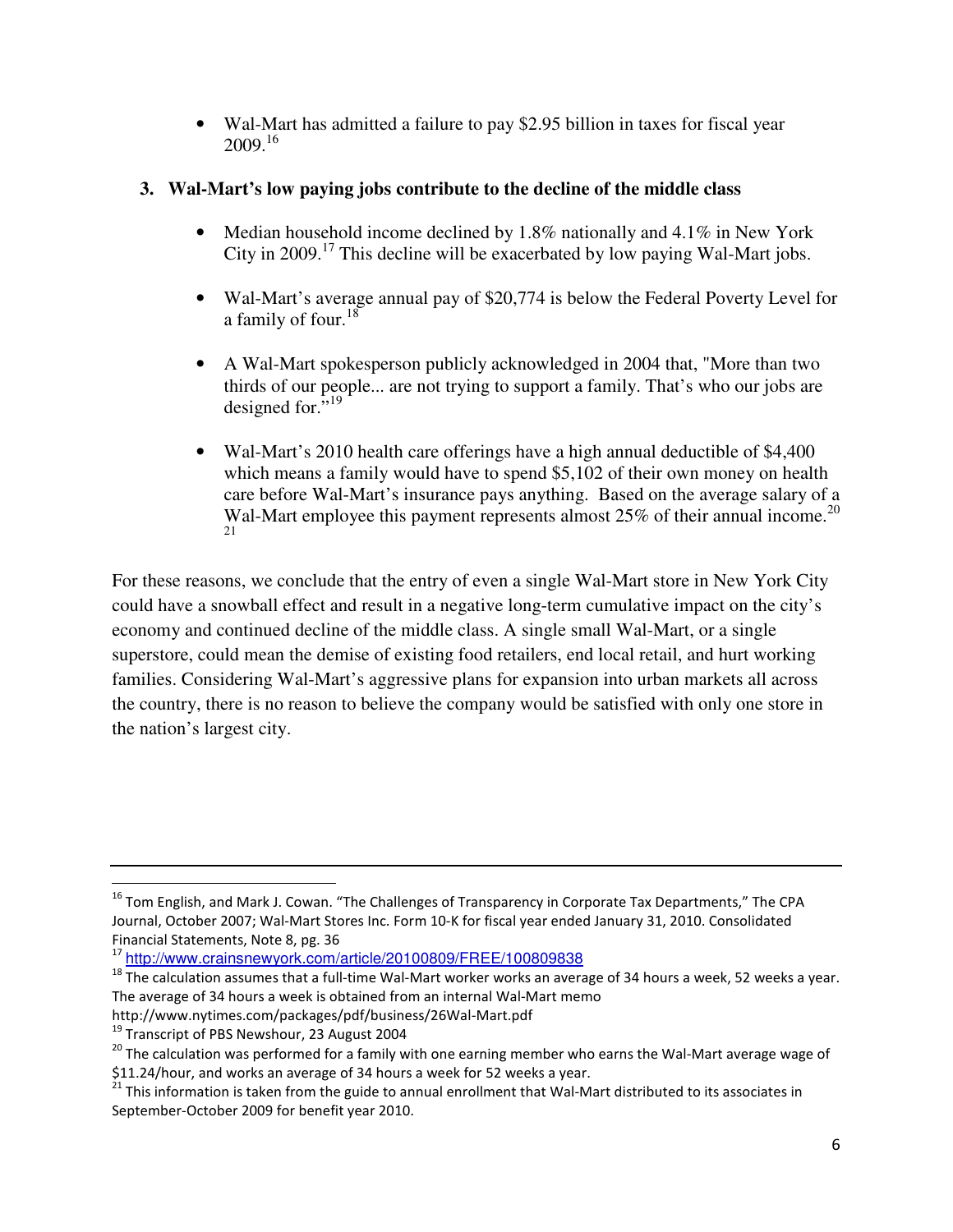#### **Net Loss of Jobs, Fewer Small Businesses**

While City representatives may have engaged in discussions with Wal-Mart or its agents, there has been no public review of Wal-Mart's plans or assessment of potential impacts. However, the case of the new Wal-Mart store in Chicago strongly suggests negative impacts that New York City could expect to experience with the introduction of Wal-Mart stores. A 2009 study by the Center for Research & Urban Learning at Loyola University surveyed a four-mile radius before and after the opening of Chicago's first Wal-Mart in September  $2006<sup>22</sup>$ . The survey found that Wal-Mart's entry led to local business failures, no measurable increase in retail employment or sales in the immediate area of the new store, and a noticeable drop in jobs and sales in surrounding areas. To be more precise, 25% of retail businesses within a mile of the Wal-Mart closed within a year.

The Loyola study confirmed a basic principle of retailing in urban areas: total sales are for the most part based on a finite pool of disposable consumer income, and new retailers cannot simply create new sales without taking them away from others. "For Wal-Mart's own zip code, 60639, there is no evidence of an overall upturn in sales," concluded the researchers. Retail employment also declined overall: "Retail employment levels in Wal-Mart's own zip code show no significant change, presumably because of the addition of Wal-Mart's own employees. But retail employment trends in neighboring zip codes show a negative effect after Wal-Mart's opening. This effect is significant in the period 2003-2008.<sup>"23</sup> The researchers found that the hardest-hit businesses were selling electronics, toys, office supplies, general merchandise, hardware, home furnishings and drugs. A University of Illinois analysis of a proposed Wal-Mart in Chicago in 2004 had accurately predicted that the megastore's arrival would lead to a net job loss and only a minimal increase in net tax revenues. $24$ 

Other research shows that Wal-Mart's arrival in a new market has a particularly damaging effect on ethnic retailers including supermarkets, bodegas, electronics and furniture stores.<sup>25</sup> A recent study in Florida found that drugstores and stores specializing in apparel, sporting goods, home furnishings, cards and gifts, and other essential consumer household goods are likely to suffer the

<sup>&</sup>lt;sup>22</sup> Davis et al, id

 $23$  ibid.

<sup>&</sup>lt;sup>24</sup> UIC Center for Urban Economic Development. "The Economic Impact of Wal-Mart: An Assessment of the Wal-Mart Store Proposed for Chicago's West Side. March 2004. http://www.uic.edu/cuppa/uicued

<sup>&</sup>lt;sup>25</sup> Center for Research & Urban Learning & Loyola University, 2009.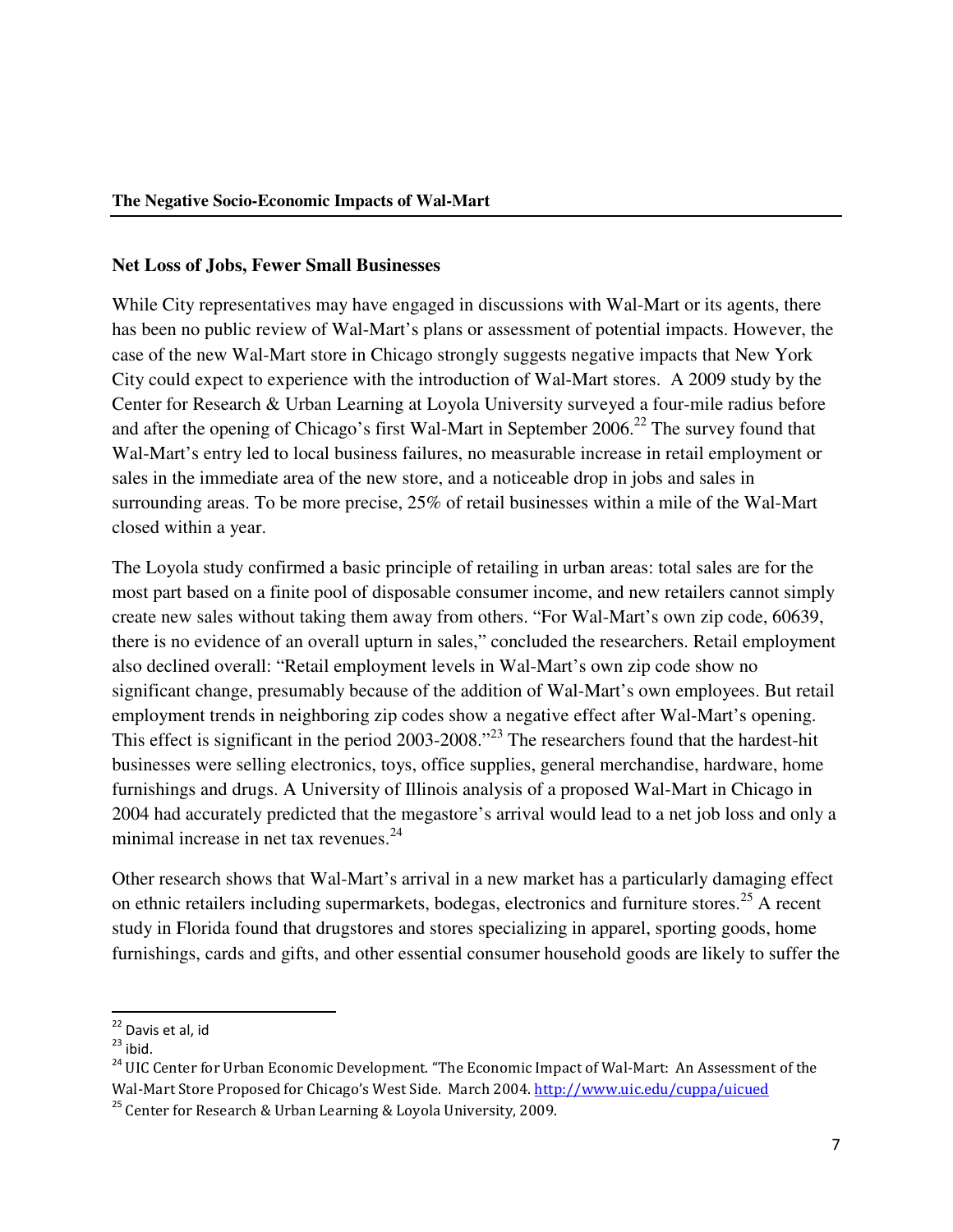most.<sup>26</sup> Take a stroll down neighborhood retail strips in Washington Heights, Flushing, or East New York and it's clear that these are the products most commonly sold by locally-owned retail shops in New York City.

Another study that examined the impact of new Wal-Mart stores in seven markets around the country found that Wal-Mart's entry had substantial negative impacts on sales of mass-produced consumer staples by local vendors: "In the year following entry, mass stores suffer a median sales decline of 40% and supermarkets suffer a median sales decline of 17%, while drug stores experience a much smaller median decline of 6%. This magnitude of sales impact is broadly consistent with prior research"<sup>27</sup>

Small locally-owned businesses are not the only Wal-Mart victims. Other chain stores and discount retailers also suffer from Wal-Mart's manipulation of prices. One study of a nationwide dataset of Wal-Mart's effect on previously existing discount retailers found that roughly half of small discount stores closed after Wal-Mart's arrival.<sup>28</sup> The unfortunate result is a reduction of competition and many empty storefronts.

Independently owned local businesses are an essential part of New York City's vibrant residential neighborhoods. Chain stores are concentrated in a few outer-borough malls and in heavily-trafficked parts of Midtown and Lower Manhattan, while independent retailers predominate in most of the rest of the city. Independent retailers flourish, for example, in the dense commercial districts serving immigrant communities, in Flushing and Corona (Queens), Sunset Park (Brooklyn), Melrose (The Bronx) and Washington Heights (Manhattan).

As Jane Jacobs observed in her classic work *The Death and Life of Great American Cities:* 

"Commercial diversity is, in itself, immensely important for cities, socially as well as economically…wherever we find a city district with an exuberant variety and plenty in its commerce, we are apt to find that it contains a good many other kinds of diversity also, including variety of cultural opportunities, variety of scenes, and a great variety in its population and other users. This is more than a coincidence." (p. 148)

The benefits of the small business economy are clear to see in districts like Downtown Flushing where small business has served as the engine of neighborhood growth and has led to the emergence of a uniquely diverse urban center that attracts residents and visitors from throughout the city and region. Linkages among small businesses strengthen them and help sustain them in hard times. Linkages between small businesses and civic and social organizations in

<sup>&</sup>lt;sup>26</sup> Parachuri et al, id

<sup>27</sup> Ailawadi et al, id

<sup>&</sup>lt;sup>28</sup> Panle Jia. "What Happens When Wal-Mart Comes to Town: An Empirical Analysis of the Discount Retailing Industry." Econometrica 76.6 (November 2008): 1263-1316.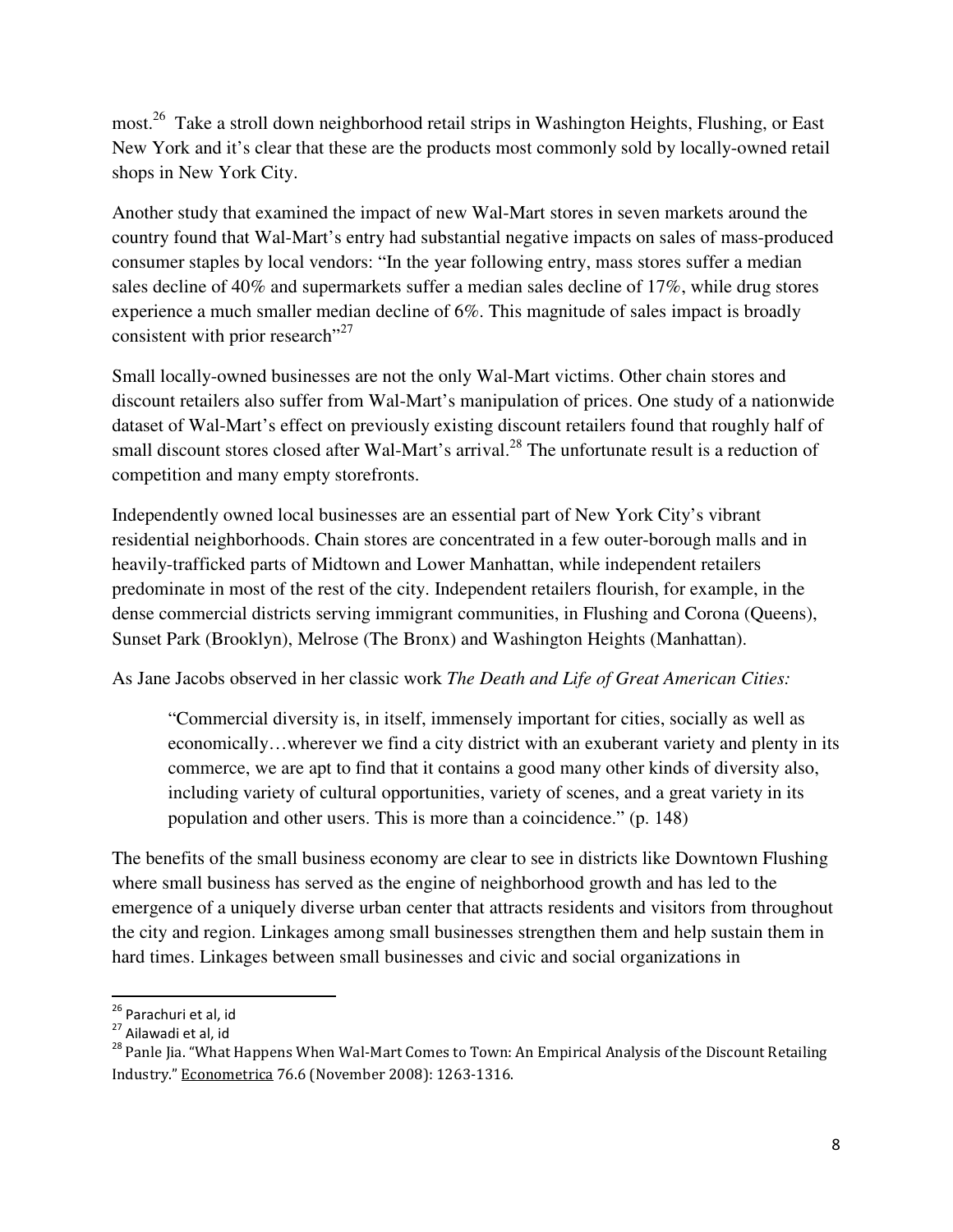communities' help neighborhoods thrive and develop. Innumerable personal ties between local merchants and residents are enormous assets to a thriving urban environment.

Locally owned businesses are crucial to the vitality of our economy because they keep a higher percentage of their resources in the local economy by procuring their goods and services from the local area. Locally-owned businesses recirculate dollars in the neighborhood while chain stores send revenues to corporate headquarters. A 2004 study found that for every \$100 spent in locally owned businesses, \$68 stayed in the local economy while chain stores only left \$43 to recirculate locally. The local owners tend to live in the community, spend more on labor, are twice as likely to use local supply networks, and contribute more to local charities.<sup>29</sup>

Small businesses are the engines of local economic development, leaders in innovation and change, and are more productive than large chains.<sup>30</sup> In New York City, small retail businesses are a particularly important means of economic and social advancement for immigrant families.

Even if Wal-Mart imitates the appearance of our small business retailers by subdividing into small outlets, it will still operate as a global monopoly with the same giant supply chain, and the same low wages and substandard labor policies.

Our observations about the critical importance of locally-owned businesses are widely shared among those who have studied urban economies in depth. According to economists at Winthrop University, States with a higher percentage of very small businesses, those with 20 employees or less, have a more productive workforce and higher levels of GDP growth than states with lower levels of very small businesses. Furthermore, states that are rich in very small businesses have lower rates of unemployment.<sup>31</sup>

Wal-Mart is trying to take advantage of the current economic downturn by promising an immediate infusion of jobs and investment dollars in city neighborhoods that have been hit hard by the recession. Considering the body of independent research that clearly demonstrates Wal-Mart's negative long-term impacts on local economies, it would be shortsighted to allow this destructive retail monopolist to enter the New York City market via the Trojan Horse of "job creation."

Lastly, Wal-Mart typically sells promotable products below their cost as a loss leader to draw in customers.<sup>32</sup> Wal-Mart has the ability to lower these prices, even if it means losing money for up to ten years, something small businesses cannot afford.<sup>33</sup> After driving out competition, the

<sup>&</sup>lt;sup>29</sup> Civic Economics, id

<sup>30</sup> Parachuri et al, id

<sup>&</sup>lt;sup>31</sup> D.K. Robbins, L.J. Pantuosco, D.F Parker, and B.K. Fuller. "An Empirical Assessment of the Contribution of Small Business Employment to U.S. State Economic Performance". Small Business Economics 15 (2000): 293–302. 32 B. Lund. "Predatory Pricing Practices and the Toy Industry." Global Toy News. August 27, 2010 http://www.globaltoynews.com/2010/08/Wal-Mart-predatory-pricing-and-the-toy-industry.html

<sup>&</sup>lt;sup>33</sup> MacPherson; Lintereur, id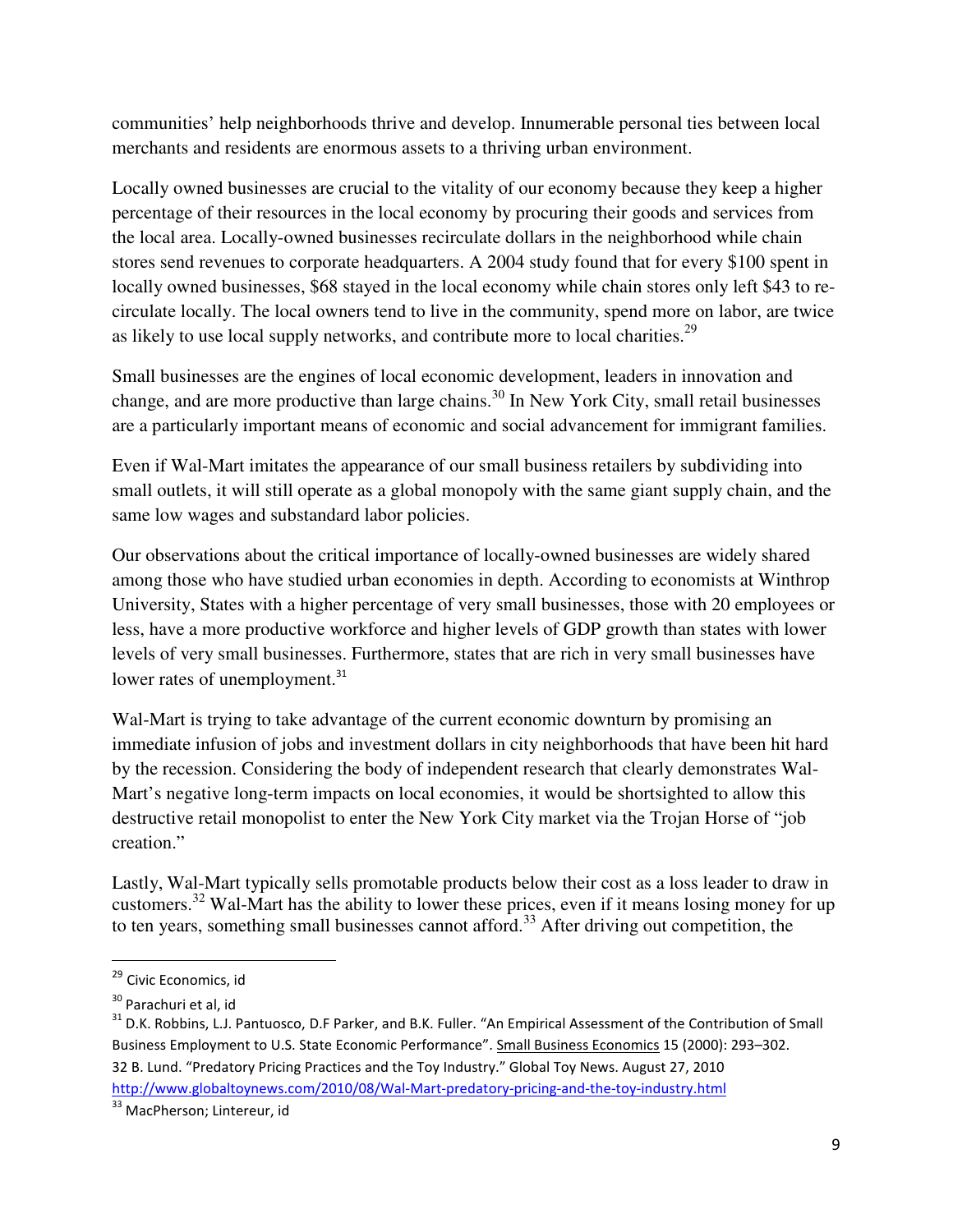company increases prices on those products. Artificially lowering prices impacts not only small local businesses, but has major ramifications on manufacturing and the global economy.

Predatory pricing forces competing retailers to sell at a loss, or cancel orders for promotable products because they cannot compete with the artificially low prices. This hurts those small businesses and has major implications for manufacturers. Consumer products will ultimately sell fewer units because Wal-Mart will be the only store left selling these products. This causes losses for manufacturers by devaluating goods and impacting quantities.<sup>34</sup>

According to Bloomberg News, this was done on a massive scale this holiday season. Wal-Mart managers in the U.S. received instructions to mark up an average of 1,800 types of toys per store this holiday season, according to a company e-mail send the month before Christmas.<sup>3</sup>

Wal-Mart's power to sell products below their typical market value has led to the laying off of employees and the closure of U.S. plants in favor of outsourcing products from overseas.<sup>36</sup> Eighty-five percent of Wal-Mart's items are made overseas. The mega-retailer has faced numerous accusations of unacceptable conditions in the factories of their suppliers. Reported abuses include: "forced overtime, locked bathrooms, starvation wages, pregnancy tests, denial of access to health care, and workers fired and blacklisted if they try to defend their rights."<sup>37</sup>

### **Costs to Taxpayers**

Because many of Wal-Mart's employees do not earn enough to make ends meet they often turn to public assistance. Each Wal-Mart store, averaging 200 employees, costs taxpayers approximately  $$420,750$  annually in public social services used by store employees.<sup>38</sup> Wal-Mart has thousands of associates who qualify for Medicaid and other publicly subsidized care, leaving taxpayers to foot the bill.<sup>39</sup> For instance, Wal-Mart has the greatest number of associates and associate dependents on Medicaid in Ohio, costing taxpayers \$44.8 million in 2009.<sup>40</sup>

According to the group Wal-Mart Subsidy Watch, a non-profit watchdog group, Wal-Mart has already received subsidies worth about \$52 million in New York State. At least eight Wal-Mart locations in New York have challenged their property tax assessment, recouping about \$766,000.<sup>41</sup> Wal-Mart has already cost New Yorkers millions of dollars, even before entering the state's largest marketplace.

<sup>34</sup> D. Moberg. "The Wal-Mart Effect: The How's and Whys of Beating the Bentonville Behemoth." June 10, 2004 <sup>35</sup>M. Boyle. "Wal-Mart Raising Prices on Toys, Squeezing More Out of Holidays." Bloomberg News. December 15, 2010

<sup>&</sup>lt;sup>36</sup> Fishman, id

<sup>&</sup>lt;sup>37</sup> United Food and Commercial Workers International Union. "Wal-Mart and Sweatshops." http://www.ufcw.org/take\_action/Wal-Mart\_workers\_campaign\_info/facts\_and\_figures/Wal-Martsweatshops.cfm

<sup>38</sup> Congressman G. Miller. "Everyday Low Wages: The Hidden Price We All Pay For Wal-Mart" February 16, 2004.

<sup>&</sup>lt;sup>39</sup> Good Jobs First, id

<sup>&</sup>lt;sup>40</sup> Ohio Department of Jobs and Family Services., id.

<sup>41</sup> www.Wal-Martsubsidywatch.org/index.html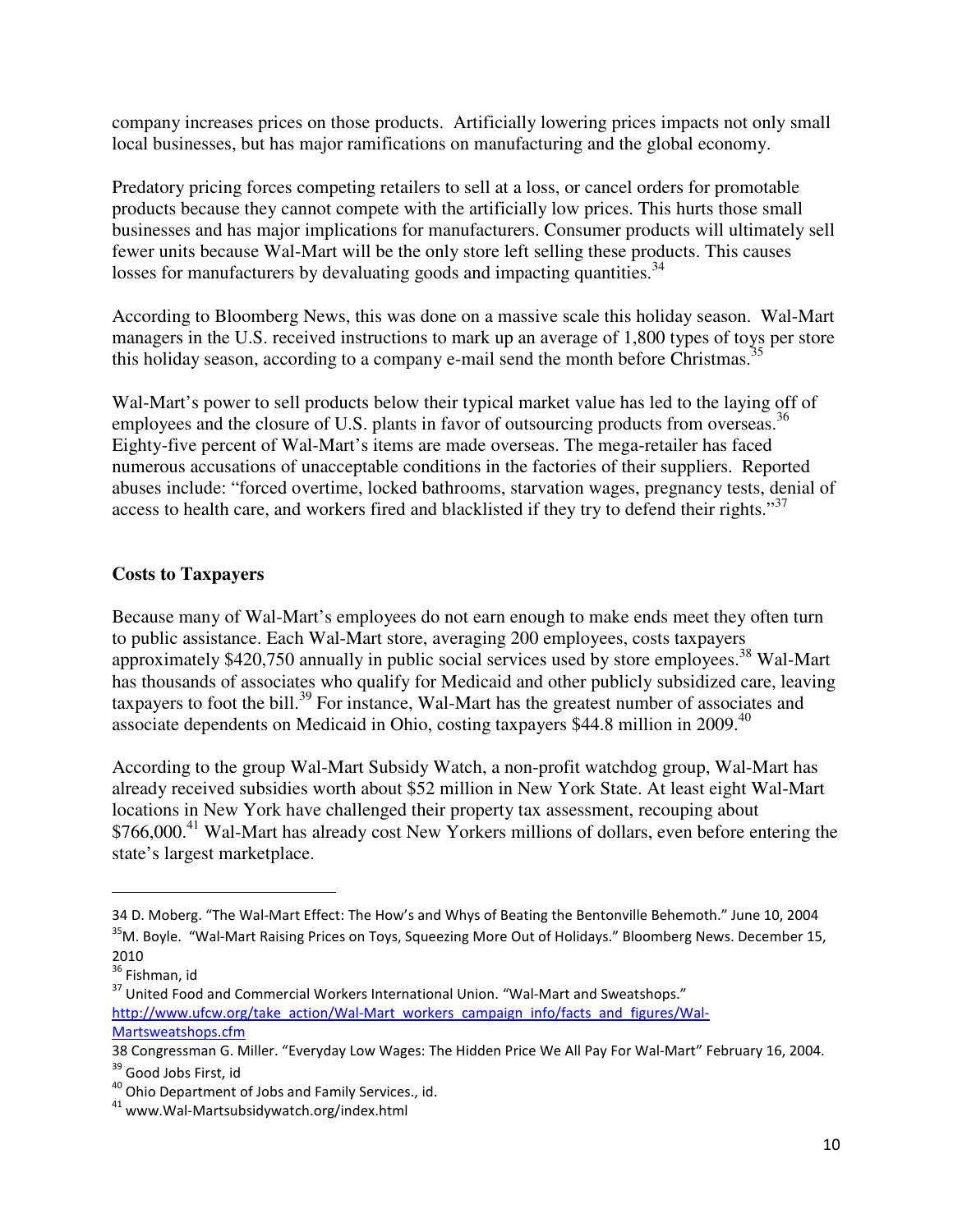Wal-Mart also uses controversial methods to reduce the taxes it pays. They use a Capital Real Estate Investment Trust (REIT) where the corporation pays rent to itself and then deducts that rent from its taxable income.<sup>42</sup> It is estimated that Wal-Mart likely avoided paying \$245 million in 2008 using this strategy nationwide.<sup>43</sup> By its own admission, Wal-Mart likely owes billions in taxes.

Wal-Mart's entry into the New York City market may also negatively affect the tax base by displacing the better compensated employees of the existing retail sector. This is especially relevant for the unionized workers of the grocery sector. A study of Wal-Mart's potential entry into the San Francisco market estimated that if Wal-Mart were to take ten to twenty percent of the grocery markets and replace thousands of union supermarket employees with Wal-Mart workers, the region would lose \$300 to \$576 million dollars in employee wages and benefits.<sup>44</sup>

### **Wal-Mart's low paying jobs contribute to the decline of the Middle Class**

According to the 2009 Census Bureau's survey of income and poverty in the United States, Median household income is falling in the vast majority of U.S. states and in virtually every single major U.S. city, representing a shocking decline of the middle class. Unemployment has also skyrocketed in recent years and it has become much harder to get a good middle class job.<sup>45</sup>

According to the Census Bureau, median household income declined in thirty four U.S. states in 2009 and almost all U.S Cities.

- In New York City, median household declined 4.1% to \$55,980.
- In Detroit, median household income declined 10% to \$48,535.
- In Orlando, median household income dropped almost 10% to \$46,856.
- In Cleveland, median household income fell 8.5% to \$45,395.
- In Miami, median household income declined 8.2% to \$45,946.
- In Indianapolis, median household income dropped 7.1% to \$50,140.

With an average annual pay of \$20,774, significantly below the Federal Poverty Level for a family of four, Wal-Mart's workforce can largely be classified as working poor.<sup>46,47</sup> Wal-Mart's 1.3 million employees being forced to accept poverty level wages and bare bones health benefits

<sup>&</sup>lt;sup>42</sup> Drucker, id

<sup>&</sup>lt;sup>43</sup> Good Jobs First. "Wal-Mart Subsidy Watch." http://wakeupWal-Mart.com/facts/statebudgetsappendix.html <sup>44</sup>Marlon Boarnet, Randall Crane, Daniel G. Chatman, and Michael Manville. "Emerging Planning Challenges in

Retail: The Case of Wal-Mart." Journal of the American Planning Association 71.4 (2005): 433-449.

<sup>45</sup> U.S Census Bureau "Income, Poverty, and Health Insurance Coverage in the United States: 2009" September, 2010.

 $46$  The calculation assumes that a full-time Wal-Mart worker works an average of 34 hours a week, 52 weeks a year. The average of 34 hours a week is obtained from an internal Wal-Mart memo.

http://www.nytimes.com/packages/pdf/business/26Wal-Mart.pdf

<sup>&</sup>lt;sup>47</sup> U.S. Department of Labor Bureau of Labor Statistics "A Profile of the Working Poor, 2000" March 2002